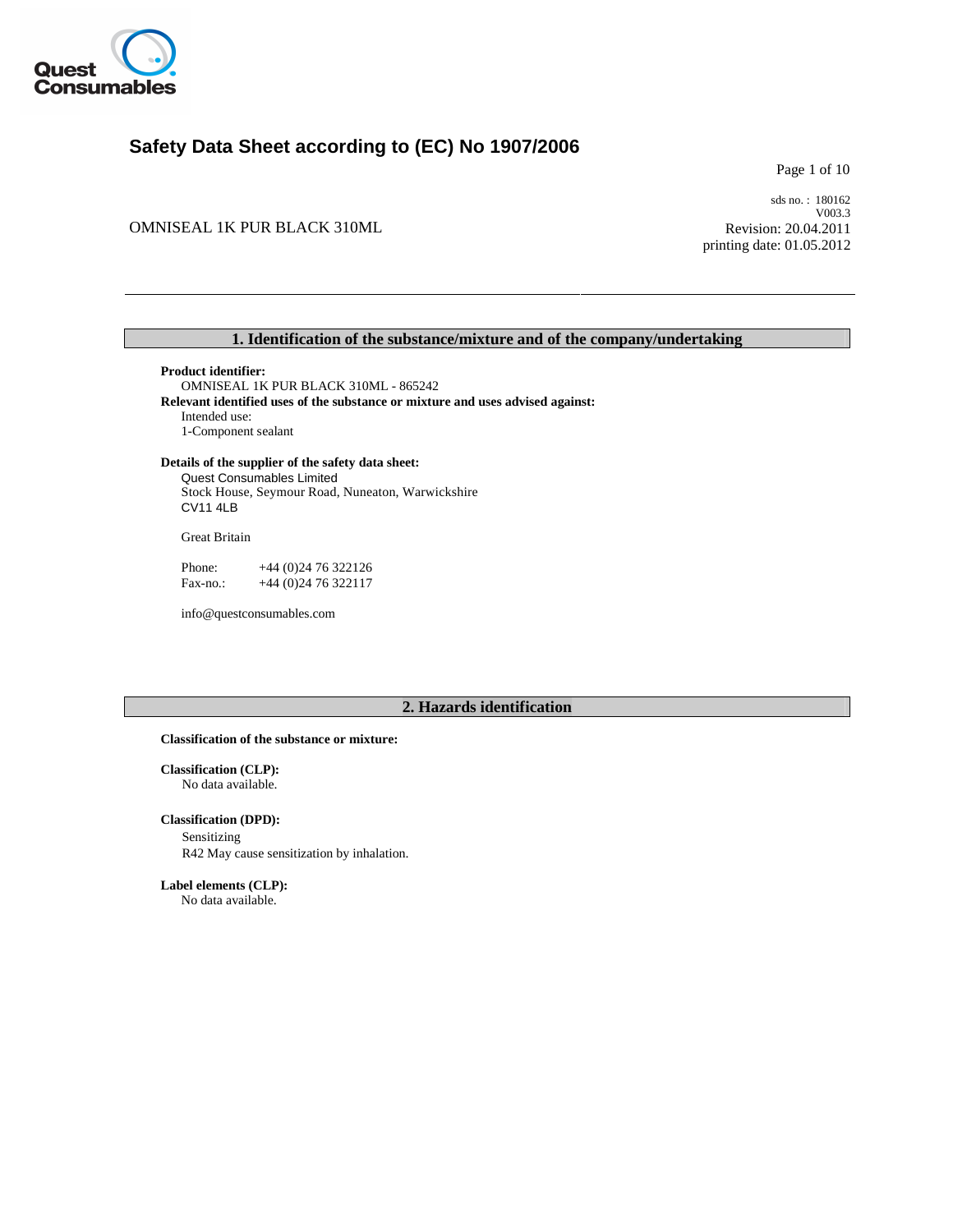## **Label elements (DPD):**

Xn - Harmful



Risk phrases: R42 May cause sensitization by inhalation.

#### Safety phrases:

## S23 Do not breathe vapour.

S45 In case of accident or if you feel unwell, seek medical advice immediately (show the label where possible).

#### Additional labeling:

Contains isocyanates. See information supplied by the manufacturer.

## Contains:

Methylenediphenyl diisocyanate

## **Other hazards:**

Persons suffering from allergic reactions to isocyanates should avoid contact with the product.

## **3. Composition/information on ingredients**

**General chemical description:**  1-Component moisture-curing sealant **Base substances of preparation:**  PUR polymer

## **Declaration of ingredients according to DPD (EC) No 1999/45:**

| <b>Hazardous</b> components<br>CAS-No.       | <b>EC</b> Number<br><b>REACH-Reg No.</b> | content  | <b>Classification</b>                                                                            |
|----------------------------------------------|------------------------------------------|----------|--------------------------------------------------------------------------------------------------|
| Xylene - mixture of isomeres<br>1330-20-7    | 215-535-7                                | $< 10\%$ | R <sub>10</sub><br>Xi - Irritant: R38<br>$Xn$ - Harmful; $R20/21$                                |
| Alkanes, C9-12-iso-<br>90622-57-4            | 292-459-0                                | $< 10\%$ | R <sub>10</sub><br>Xn - Harmful; R65                                                             |
| Ethylbenzene<br>$100 - 41 - 4$               | 202-849-4                                | $< 5\%$  | F - Highly flammable; R11<br>Xn - Harmful; R20                                                   |
| Methylenediphenyl diisocyanate<br>26447-40-5 | $247 - 714 - 0$                          | $< 1\%$  | Xi - Irritant; R36/37/38<br>carcinogenic, category 3; R40<br>Xn - Harmful; R20, R48/20<br>R42/43 |
| p-Toluenesulphonyl isocyanate<br>4083-64-1   | 223-810-8                                | $< 1\%$  | Xi - Irritant; R36/37/38<br>R14<br>R42                                                           |

**For full text of the R-Phrases indicated by codes see section 16 'Other Information'. Substances without classification may have community workplace exposure limits available.**

## **4. First aid measures**

**Description of first aid measures:**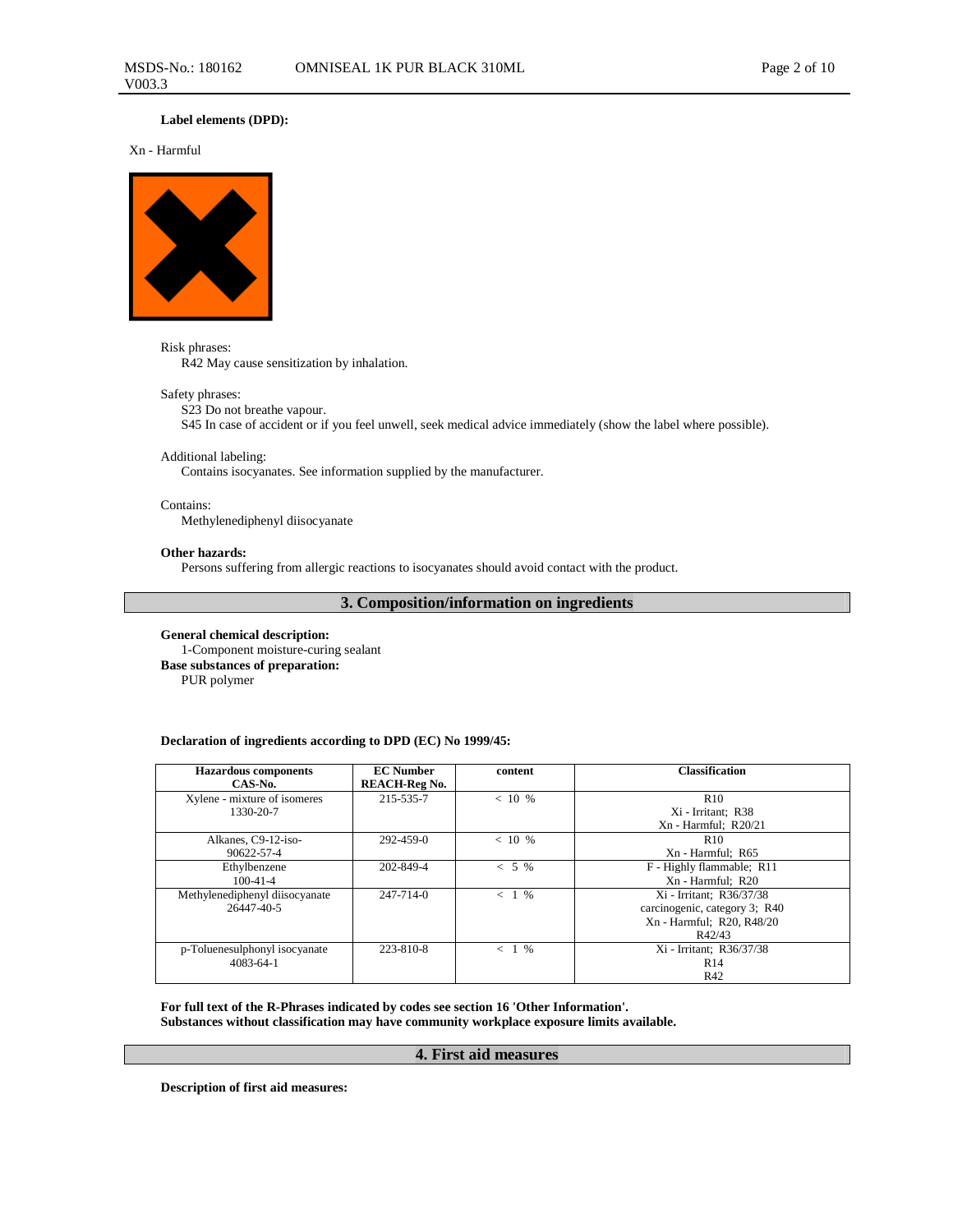#### Inhalation:

Fresh air, oxygen supply, warmth; seek specialist medical attention. Delayed effects possible after inhalation.

#### Skin contact:

Rinse with running water and soap. Apply replenishing cream. Change all contaminated clothing. If necessary, see a dermatologist.

#### Eye contact:

Rinse immediately with plenty of running water (for 10 minutes), seek medical attention from a specialist.

#### Ingestion:

Rinse mouth, drink 1-2 glasses of water, do not induce vomiting, consult a doctor.

#### **Most important symptoms and effects, both acute and delayed:**

May cause sensitization by inhalation.

#### **Indication of any immediate medical attention and special treatment needed:**

Move to fresh air, consult doctor if complaint persists.

## **5. Firefighting measures**

#### **Extinguishing media:**

**Suitable extinguishing media:** 

All common extinguishing agents are suitable.

#### **Extinguishing media which must not be used for safety reasons:**  High pressure waterjet

**Special hazards arising from the substance or mixture:** 

Isocyanate vapors carbon oxides.

## **Advice for firefighters:**

Wear protective equipment. Wear self-contained breathing apparatus.

## **6. Accidental release measures**

### **Personal precautions, protective equipment and emergency procedures:**

Wear protective equipment. Avoid contact with skin and eyes. Keep unprotected persons away. See advice in chapter 8

#### **Environmental precautions:**

Do not empty into drains / surface water / ground water.

#### **Methods and material for containment and cleaning up:**

Remove mechanically. Dispose of contaminated material as waste according to Chapter 13.

## **7. Handling and storage**

## **Precautions for safe handling:**

Avoid skin and eye contact.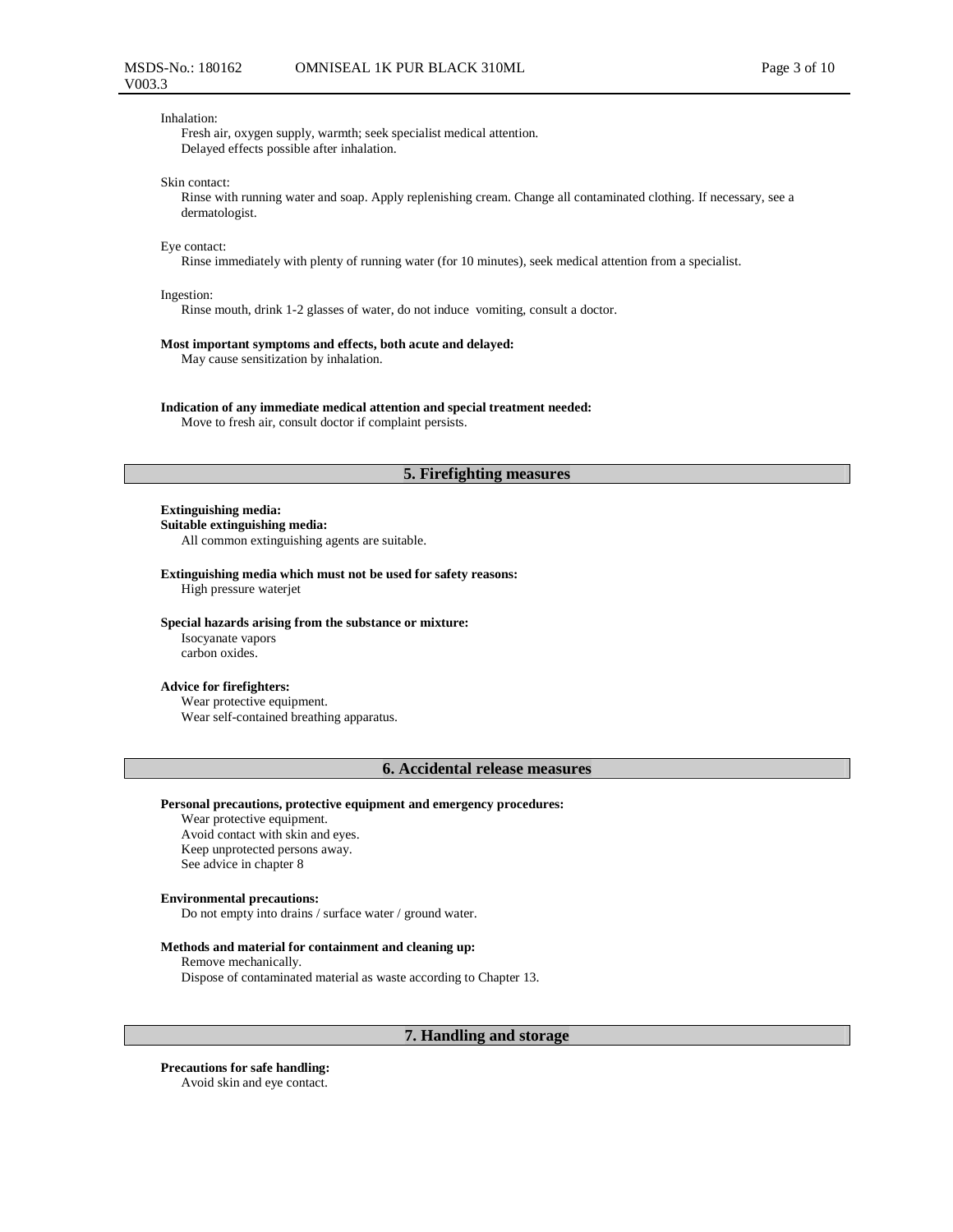## Hygiene measures:

Do not eat, drink or smoke while working.

Wash hands before work breaks and after finishing work.

Use only personal protection that's CE-labelled according to the regulation no. 819 of 19 August 1994.

#### **Conditions for safe storage, including any incompatibilities:**

Store in sealed original container protected against moisture. Ensure good ventilation/extraction. Store in a cool, dry place. Container must be made airtight after use. Storage at 15 to 25°C is recommended.

#### **Specific end use(s):**

1-Component sealant

# **8. Exposure controls/personal protection**

**Control parameters:** 

Valid for

Great Britain Basis

UK EH40 WELs

| Ingredient                               | ppm | mg/m3 | <b>Type</b>           | Category                    | <b>Remarks</b> |
|------------------------------------------|-----|-------|-----------------------|-----------------------------|----------------|
| ISOCYANATES, ALL (AS -NCO)               |     | 0.07  | Short Term Exposure   |                             | EH40 WEL       |
| $101 - 68 - 8$                           |     |       | Limit (STEL):         |                             |                |
| ISOCYANATES, ALL (AS -NCO)               |     | 0,02  | Time Weighted Average |                             | EH40 WEL       |
| $101 - 68 - 8$                           |     |       | (TWA):                |                             |                |
| XYLENE, MIXED ISOMERS, PURE              |     |       | Skin designation:     | Can be absorbed through the | <b>ECTLV</b>   |
| 1330-20-7                                |     |       |                       | skin.                       |                |
| XYLENE, O-, M-, P- OR MIXED              | 50  | 220   | Time Weighted Average |                             | EH40 WEL       |
| <b>ISOMERS</b>                           |     |       | (TWA):                |                             |                |
| 1330-20-7                                |     |       |                       |                             |                |
| XYLENE, O-, M-, P- OR MIXED              | 100 | 441   | Short Term Exposure   |                             | EH40 WEL       |
| <b>ISOMERS</b>                           |     |       | Limit (STEL):         |                             |                |
| 1330-20-7                                |     |       |                       |                             |                |
| XYLENE, O-, M-, P- OR MIXED              |     |       | Skin designation:     | Can be absorbed through the | EH40 WEL       |
| <b>ISOMERS</b>                           |     |       |                       | skin.                       |                |
| 1330-20-7                                |     |       |                       |                             |                |
| XYLENE, MIXED ISOMERS, PURE<br>1330-20-7 | 50  | 221   | Time Weighted Average | Indicative                  | <b>ECTLV</b>   |
| XYLENE, MIXED ISOMERS, PURE              | 100 | 442   | (TWA):                | Indicative                  | <b>ECTLV</b>   |
| 1330-20-7                                |     |       | Short Term Exposure   |                             |                |
|                                          |     |       | Limit (STEL):         |                             |                |
| DIISONONYL PHTHALATE                     |     |       | Time Weighted Average |                             | EH40 WEL       |
| 28553-12-0                               |     |       | (TWA):                |                             |                |

## **Exposure controls:**

Engineering controls:

Ensure good ventilation/extraction.

Respiratory protection:

Suitable breathing mask when there is inadequate ventilation. Filter A1-A3 (brown)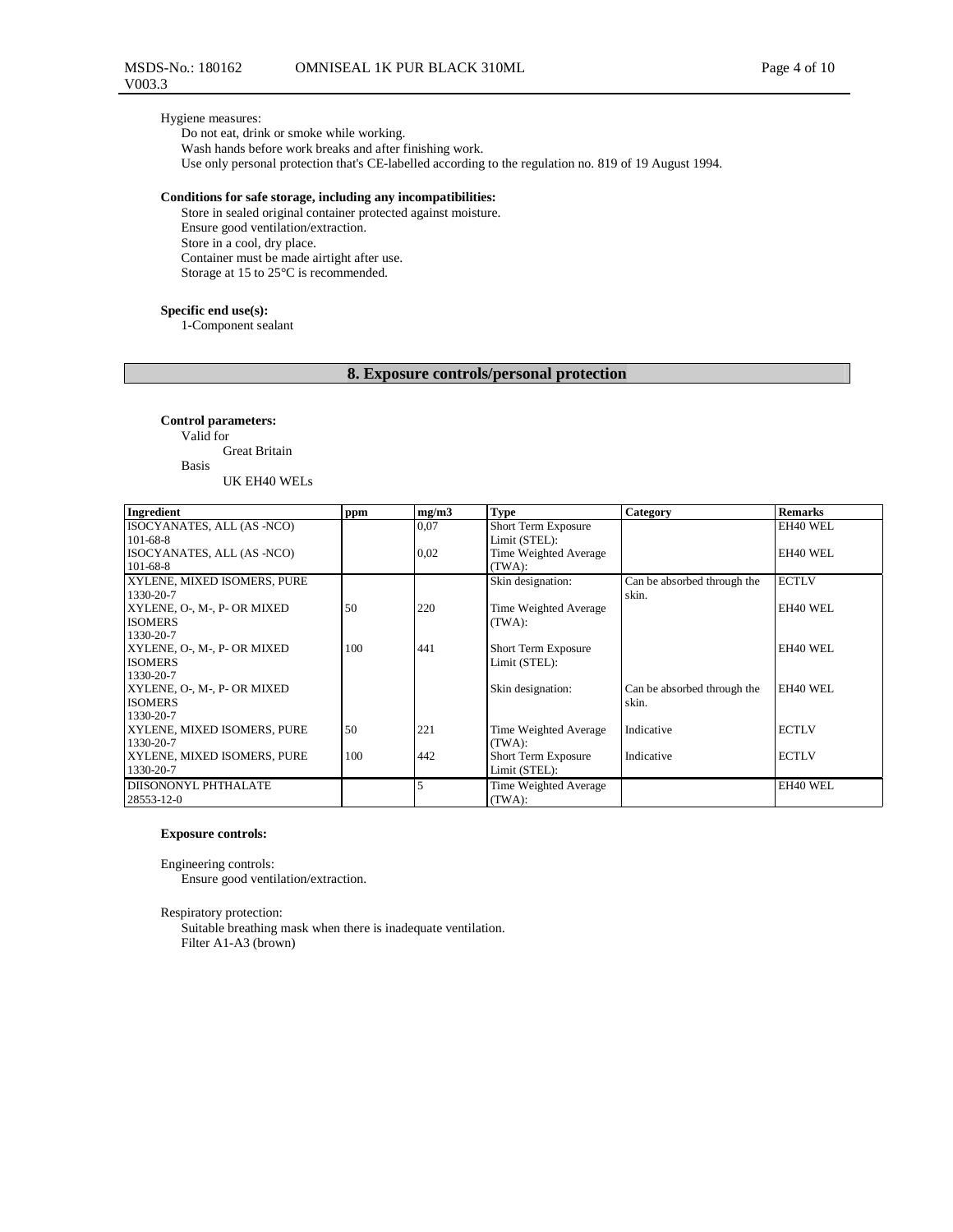#### Hand protection:

Chemical-resistant protective gloves (EN 374).

Suitable materials for short-term contact or splashes (recommended: at least protection index 2, corresponding to  $>$  30 minutes permeation time as per EN 374):

nitrile rubber (NBR;  $>= 0.4$  mm thickness)

Suitable materials for longer, direct contact (recommended: protection index 6, corresponding to > 480 minutes permeation time as per EN 374):

#### nitrile rubber (NBR; >= 0.4 mm thickness)

This information is based on literature references and on information provided by glove manufacturers, or is derived by analogy with similar substances. Please note that in practice the working life of chemical-resistant protective gloves may be considerably shorter than the permeation time determined in accordance with EN 374 as a result of the many influencing factors (e.g. temperature). If signs of wear and tear are noticed then the gloves should be replaced.

## Eye protection:

Wear tight fitting goggles.

### Skin protection:

Wear protective equipment. Protective clothing that covers arms and legs.

#### **9. Physical and chemical properties**

## **Information on basic physical and chemical properties:**

| ниогнанон он баяс рнузсаг ана сиснисаг ргорсгисэ. |                                    |
|---------------------------------------------------|------------------------------------|
| Appearance                                        | paste                              |
|                                                   | pasty                              |
|                                                   | black                              |
| Odor                                              | of solvent                         |
|                                                   |                                    |
|                                                   |                                    |
| pН                                                | No data available / Not applicable |
| Initial boiling point                             | No data available / Not applicable |
| Flash point                                       | No data available / Not applicable |
| Decomposition temperature                         | No data available / Not applicable |
| Vapour pressure                                   | $< 100$ mbar                       |
| (20 °C (68 °F))                                   |                                    |
| Density                                           | $1,19 \text{ g/cm}$ 3              |
| (20 °C (68 °F))                                   |                                    |
| <b>Bulk</b> density                               | No data available / Not applicable |
| Viscosity                                         | No data available / Not applicable |
| Viscosity (kinematic)                             | No data available / Not applicable |
| <b>Explosive properties</b>                       | No data available / Not applicable |
| Solubility (qualitative)                          | Insoluble                          |
| $(20 °C (68 °F))$ ; Solvent: Water)               |                                    |
| Solidification temperature                        | No data available / Not applicable |
| Melting point                                     | No data available / Not applicable |
| Flammability                                      | No data available / Not applicable |
| Auto-ignition temperature                         | No data available / Not applicable |
| <b>Explosive limits</b>                           |                                    |
| lower                                             | $0,1\%$ (V)                        |
| upper                                             | $7,6\%$ (V)                        |
| Partition coefficient: n-octanol/water            | No data available / Not applicable |
| Evaporation rate                                  | No data available / Not applicable |
| Vapor density                                     | No data available / Not applicable |
| Oxidising properties                              | No data available / Not applicable |
| <b>Other information:</b>                         |                                    |
| Ignition temperature                              | $>$ 200 °C ( $>$ 392 °F)           |
|                                                   |                                    |

## **10. Stability and reactivity**

#### **Reactivity:**

Reacts with water: Pressure built up in closed vessel (CO2). Reaction with water, alcohols, amines.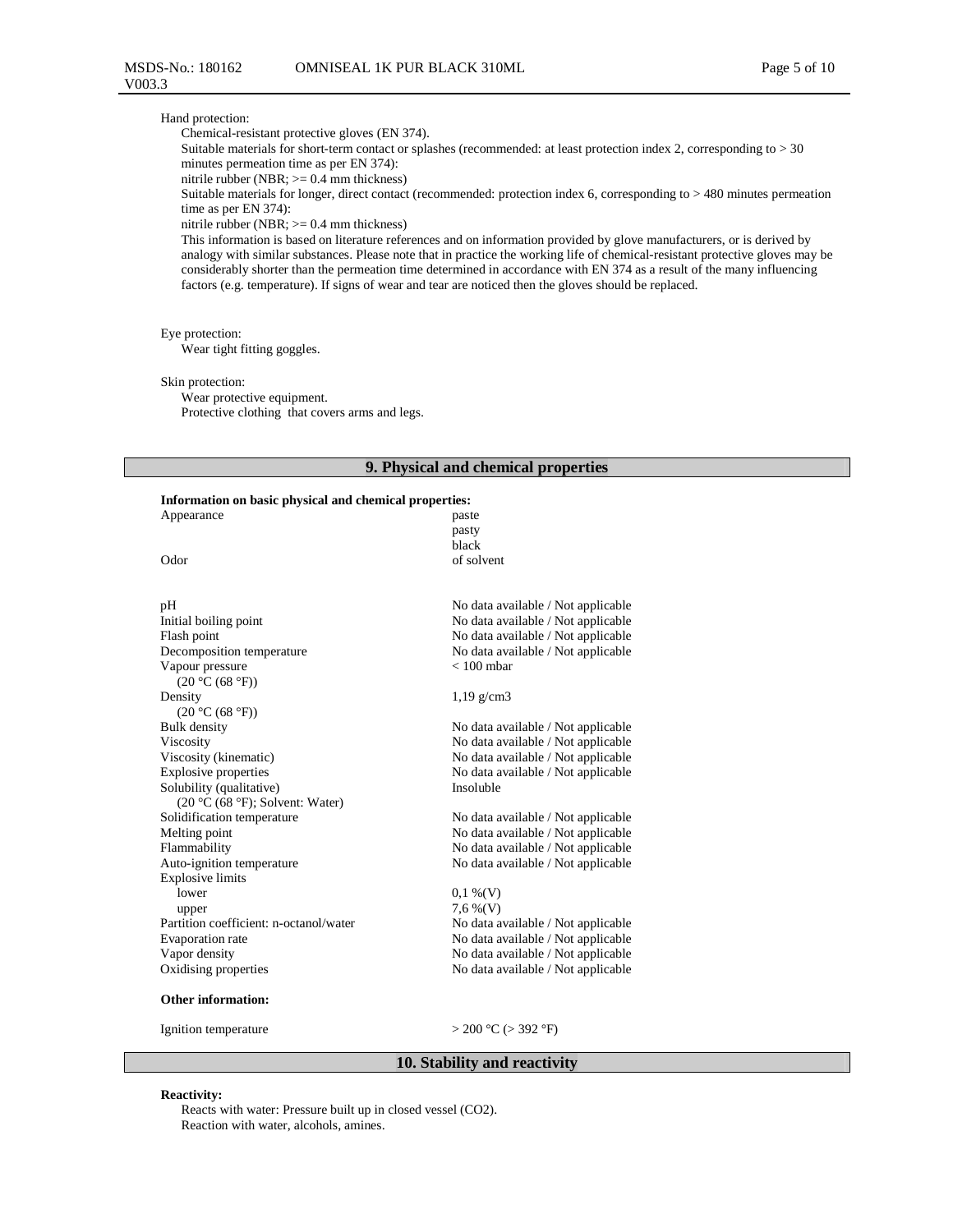## **Possibility of hazardous reactions:**

See section reactivity

No decomposition if used according to specifications.

## **Conditions to avoid:**

Avoid moisture.

#### **Hazardous decomposition products:**

At higher temperatures isocyanate may be released.

## **11. Toxicological information**

## **General toxicological information:**

The present product is a chemical preparation within the meaning of the chemicals act. The following evaluation has been made on the basis of the toxicological data and content by weight of the individual ingredients. Persons suffering from allergic reactions to isocyanates should avoid contact with the product.

#### **Sensitizing:**

May cause sensitization by inhalation.

## **Acute toxicity:**

| <b>Hazardous</b> components | Value | <b>Value</b>    | Route of    | <b>Exposure</b> | <b>Species</b> | Method |
|-----------------------------|-------|-----------------|-------------|-----------------|----------------|--------|
| CAS-No.                     | type  |                 | application | time            |                |        |
| Xylene - mixture of         | LD50  | $3.523 - 8.700$ | oral        |                 | rat            |        |
| isomeres                    | LC50  | mg/kg           | inhalation  | 4 h             | rabbit         |        |
| 1330-20-7                   | LD50  | $6350$ ppm      | dermal      |                 |                |        |
|                             |       | $>$ 4.350 mg/kg |             |                 |                |        |
| Methylenediphenyl           | LD50  | $>$ 2.000 mg/kg | oral        |                 | rat            |        |
| diisocyanate                |       |                 |             |                 |                |        |
| 26447-40-5                  |       |                 |             |                 |                |        |
| p-Toluenesulphonyl          | LD50  | $2.600$ mg/kg   | oral        |                 |                |        |
| isocyanate                  |       |                 |             |                 |                |        |
| 4083-64-1                   |       |                 |             |                 |                |        |

#### **Skin corrosion/irritation:**

| <b>Hazardous components</b> | <b>Result</b>         | <b>Exposure</b> | <b>Species</b> | Method |
|-----------------------------|-----------------------|-----------------|----------------|--------|
| CAS-No.                     |                       | time            |                |        |
| Xylene - mixture of         | moderately irritating |                 | rabbit         |        |
| isomeres<br>1330-20-7       |                       |                 |                |        |
| Methylenediphenyl           | highly irritating     |                 | rabbit         |        |
| diisocyanate                |                       |                 |                |        |
| 26447-40-5                  |                       |                 |                |        |

#### **Serious eye damage/irritation:**

| <b>Hazardous</b> components                     | <b>Result</b>  | <b>Exposure</b> | <b>Species</b> | Method                                                   |
|-------------------------------------------------|----------------|-----------------|----------------|----------------------------------------------------------|
| CAS-No.                                         |                | time            |                |                                                          |
| Xylene - mixture of<br>isomeres<br>1330-20-7    | not irritating |                 | rabbit         | OECD Guideline 405 (Acute<br>Eye Irritation / Corrosion) |
| Methylenediphenyl<br>diisocyanate<br>26447-40-5 | not irritating |                 | rabbit         |                                                          |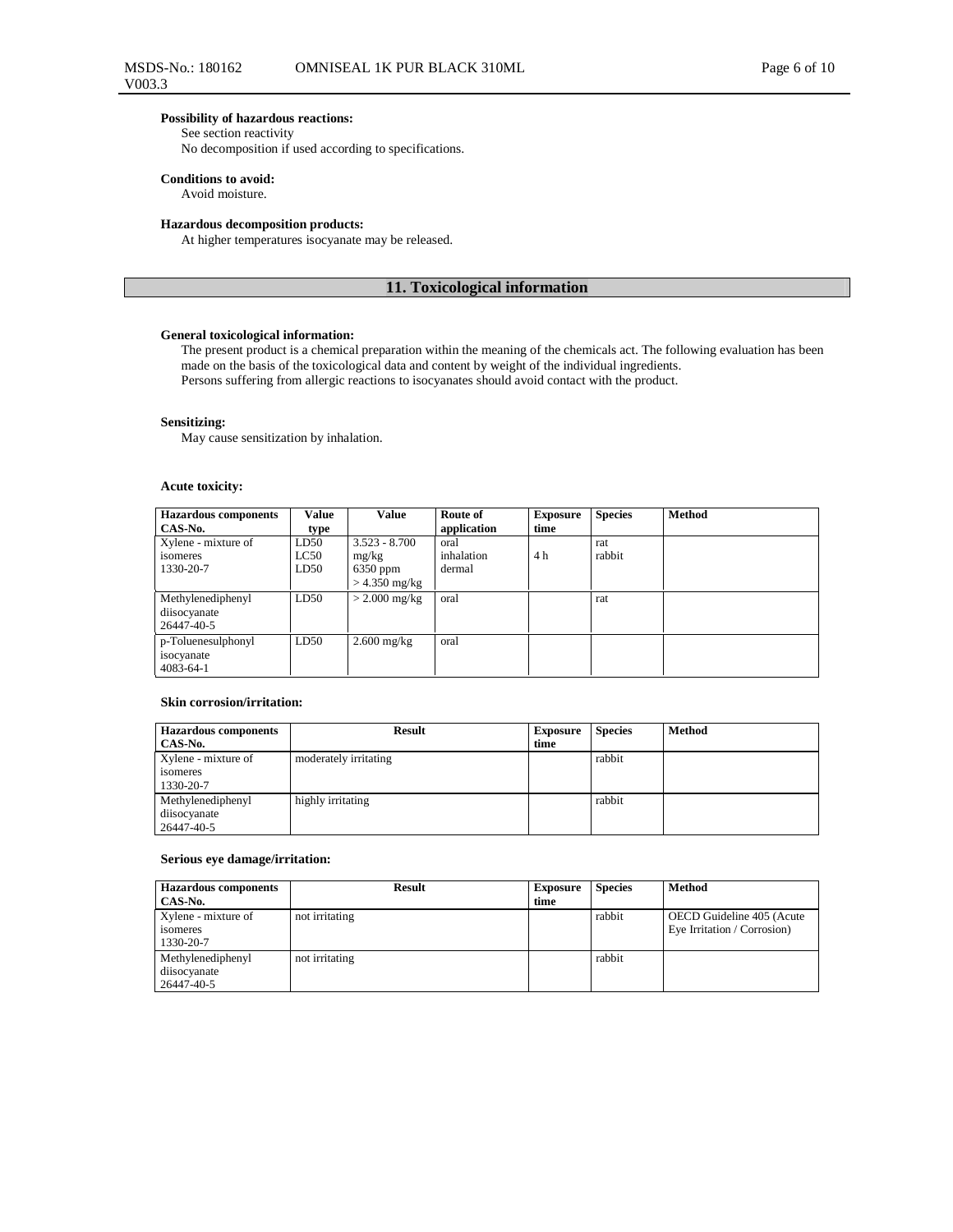# **Germ cell mutagenicity:**

| <b>Hazardous</b> components<br>CAS-No.          | <b>Result</b>                    | Type of study /<br>Route of<br>administration                                                                                                                                 | <b>Metabolic</b><br>activation /<br><b>Exposure time</b> | <b>Species</b> | <b>Method</b>                                                |
|-------------------------------------------------|----------------------------------|-------------------------------------------------------------------------------------------------------------------------------------------------------------------------------|----------------------------------------------------------|----------------|--------------------------------------------------------------|
| Xylene - mixture of<br>isomeres<br>1330-20-7    | negative                         | bacterial reverse<br>mutation assay (e.g.<br>Ames test)                                                                                                                       | with and without                                         |                |                                                              |
| Ethylbenzene<br>$100-41-4$                      | negative<br>negative<br>negative | chromatid<br>sister<br>exchange assay in<br>mammalian cells<br>in vitro mammalian<br>chromosome<br>aberration test<br>bacterial reverse<br>mutation assay (e.g.<br>Ames test) | with and without<br>with and without<br>with and without |                | OECD Guideline 471<br>(Bacterial Reverse Mutation)<br>Assay) |
| Ethylbenzene<br>$100-41-4$                      | negative                         | intraperitoneal                                                                                                                                                               |                                                          | mouse          |                                                              |
| Methylenediphenyl<br>diisocyanate<br>26447-40-5 | negative                         | bacterial reverse<br>mutation assay (e.g.<br>Ames test)                                                                                                                       | with and without                                         |                |                                                              |
| p-Toluenesulphonyl<br>isocyanate<br>4083-64-1   | negative<br>negative             | in vitro mammalian<br>chromosome<br>aberration test<br>bacterial reverse<br>mutation assay (e.g.<br>Ames test)                                                                | with and without<br>with and without                     |                |                                                              |

# **12. Ecological information**

**General ecological information:** 

Do not empty into drains, soil or bodies of water.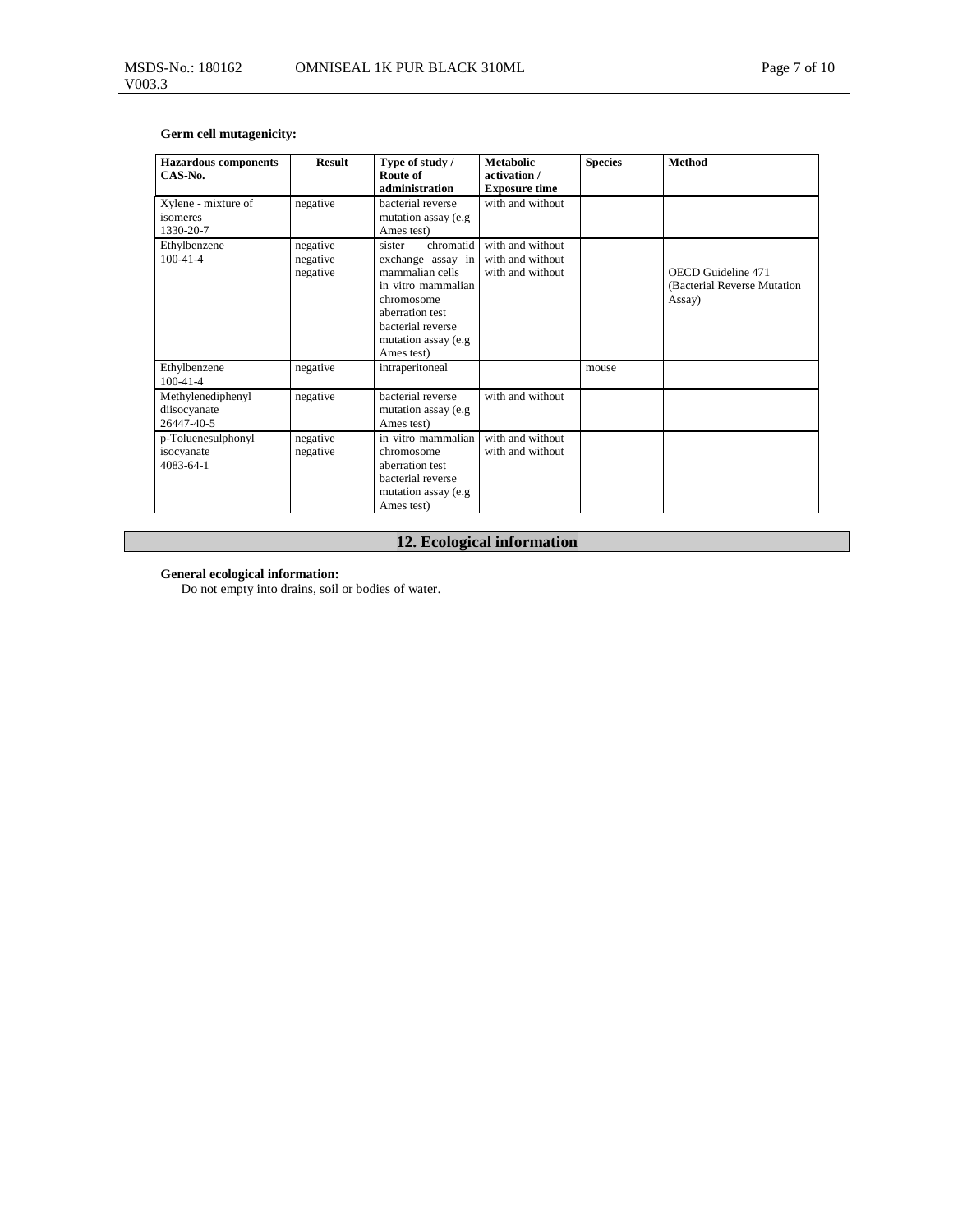# **Toxicity:**

| <b>Hazardous</b> components                     | Value            | Value              | Acute                           | <b>Exposure</b> | <b>Species</b>                                                    | <b>Method</b>                                                                 |
|-------------------------------------------------|------------------|--------------------|---------------------------------|-----------------|-------------------------------------------------------------------|-------------------------------------------------------------------------------|
| CAS-No.                                         | type             |                    | <b>Toxicity</b><br><b>Study</b> | time            |                                                                   |                                                                               |
| Xylene - mixture of isomeres<br>1330-20-7       | LC50             | 86 mg/l            | Fish                            |                 | Leuciscus idus                                                    | <b>OECD</b> Guideline<br>203 (Fish, Acute<br><b>Toxicity Test)</b>            |
| Xylene - mixture of isomeres<br>1330-20-7       | EC <sub>50</sub> | $3,1 \text{ mg}/1$ | Daphnia                         | 48h             | Daphnia magna                                                     | <b>OECD</b> Guideline<br>202 (Daphnia sp.<br>Acute<br>Immobilisation<br>Test) |
| Xylene - mixture of isomeres<br>1330-20-7       | EC <sub>50</sub> | $1 - 10$ mg/l      | Algae                           |                 | Scenedesmus subspicatus (new<br>name: Desmodesmus<br>subspicatus) | <b>OECD</b> Guideline<br>201 (Alga, Growth<br><b>Inhibition Test)</b>         |
| Alkanes, C9-12-iso-<br>90622-57-4               | LC50             | $>100$ mg/l        | Fish                            | 96h             |                                                                   | <b>OECD</b> Guideline<br>203 (Fish, Acute<br><b>Toxicity Test)</b>            |
| Alkanes, C9-12-iso-<br>90622-57-4               | EC50             | $>100$ mg/l        | Daphnia                         | 96h             | Daphnia magna                                                     | <b>OECD</b> Guideline<br>202 (Daphnia sp.<br>Acute<br>Immobilisation<br>Test) |
| Ethylbenzene<br>$100-41-4$                      | LC50             | $44$ mg/l          | Fish                            | 48 h            | Leuciscus idus melanotus                                          |                                                                               |
| Ethylbenzene<br>$100-41-4$                      | EC50             | $75 \text{ mg}/l$  | Daphnia                         | 48h             | Daphnia magna                                                     | <b>OECD</b> Guideline<br>202 (Daphnia sp.<br>Acute<br>Immobilisation<br>Test) |
| Ethylbenzene<br>$100-41-4$                      | EC50             | $>160$ mg/l        | Algae                           | 8 d             | Scenedesmus quadricauda                                           | <b>OECD</b> Guideline<br>201 (Alga, Growth<br><b>Inhibition Test)</b>         |
| Methylenediphenyl<br>diisocyanate<br>26447-40-5 | LC50             | $> 10.000$ mg/l    | Fish                            | 96h             | Brachydanio rerio (new name:<br>Danio rerio)                      |                                                                               |
| Methylenediphenyl<br>diisocyanate<br>26447-40-5 | EC50             | $> 750$ mg/l       | Daphnia                         | 24 <sub>h</sub> | Daphnia pulex                                                     | <b>OECD</b> Guideline<br>202 (Daphnia sp.<br>Acute<br>Immobilisation<br>Test) |
| p-Toluenesulphonyl<br>isocyanate<br>4083-64-1   | LC50             | 597 mg/l           | Fish                            | 96h             | Brachydanio rerio (new name:<br>Danio rerio)                      | <b>OECD</b> Guideline<br>203 (Fish, Acute<br><b>Toxicity Test)</b>            |

# **Persistence and degradability:**

| <b>Hazardous</b> components<br>CAS-No.              | <b>Result</b>         | Route of<br>application | Degradability | <b>Method</b>                                                                              |
|-----------------------------------------------------|-----------------------|-------------------------|---------------|--------------------------------------------------------------------------------------------|
| Xylene - mixture of isomeres<br>1330-20-7           | readily biodegradable | aerobic                 | >60%          |                                                                                            |
| Alkanes, C9-12-iso-<br>90622-57-4                   |                       | aerobic                 | $7 - 10%$     | EU Method C.4-E (Determination<br>of the "Ready"<br>BiodegradabilityClosed Bottle<br>Test) |
| Ethylbenzene<br>$100 - 41 - 4$                      |                       | aerobic                 | 69 %          | EU Method C.4-F (Determination<br>of the "Ready"<br>BiodegradabilityMITI Test)             |
| p-Toluenesulphonyl<br>isocyanate<br>$4083 - 64 - 1$ | readily biodegradable |                         | 98 %          | OECD Guideline 301 F (Ready<br>Biodegradability: Manometric<br><b>Respirometry Test)</b>   |

# **Bioaccumulative potential / Mobility in soil:**

| <b>Hazardous components</b>                | $-$<br>⊥02K0W | <b>Bioconcentration</b> | <b>Exposure</b> | Species | m<br>Temperature | Method |
|--------------------------------------------|---------------|-------------------------|-----------------|---------|------------------|--------|
| $\mathbf{A}$ $\mathbf{C}$<br>-N0.<br>- 540 |               | (BCF<br>factor          | tıme            |         |                  |        |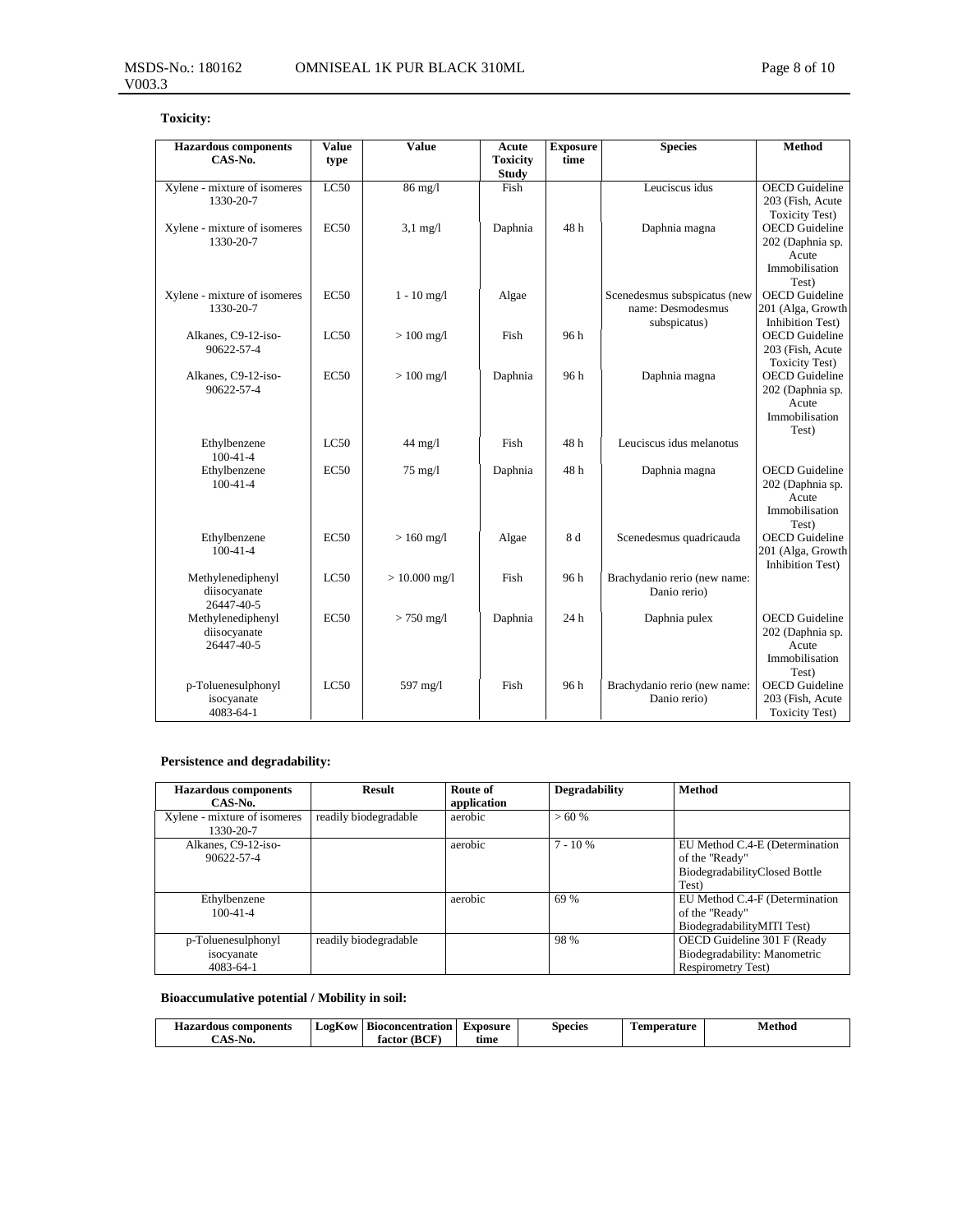| Xylene - mixture of isomeres<br>1330-20-7<br>Xylene - mixture of isomeres<br>1330-20-7 | 3,12  | 8,5 | 7 d | Oncorhynchus<br>mykiss |                |  |
|----------------------------------------------------------------------------------------|-------|-----|-----|------------------------|----------------|--|
| Alkanes, C9-12-iso-<br>90622-57-4                                                      | > 5,1 |     |     |                        |                |  |
| Ethylbenzene<br>$100-41-4$                                                             | 3.15  |     |     |                        | $25^{\circ}$ C |  |

# **13. Disposal considerations**

#### **Waste treatment methods:**

Product disposal:

The valid EEC waste code numbers are not product-related but are largely source-related. These can be requested from the manufacturer.

In consultation with the responsible local authority, must be subjected to special treatment.

# **14. Transport information**

### **General information:**

Not hazardous according to RID, ADR, ADNR, IMDG, IATA-DGR.

# **15. Regulatory information**

#### **Safety, health and environmental regulations/legislation specific for the substance or mixture:**  6 %

VOC content (VOCV 814.018 VOC regulation CH)

## **VOC Paints and Varnishes (EU):**

Product (sub)category: This product is not a subject of the Directive 2004/42/EC